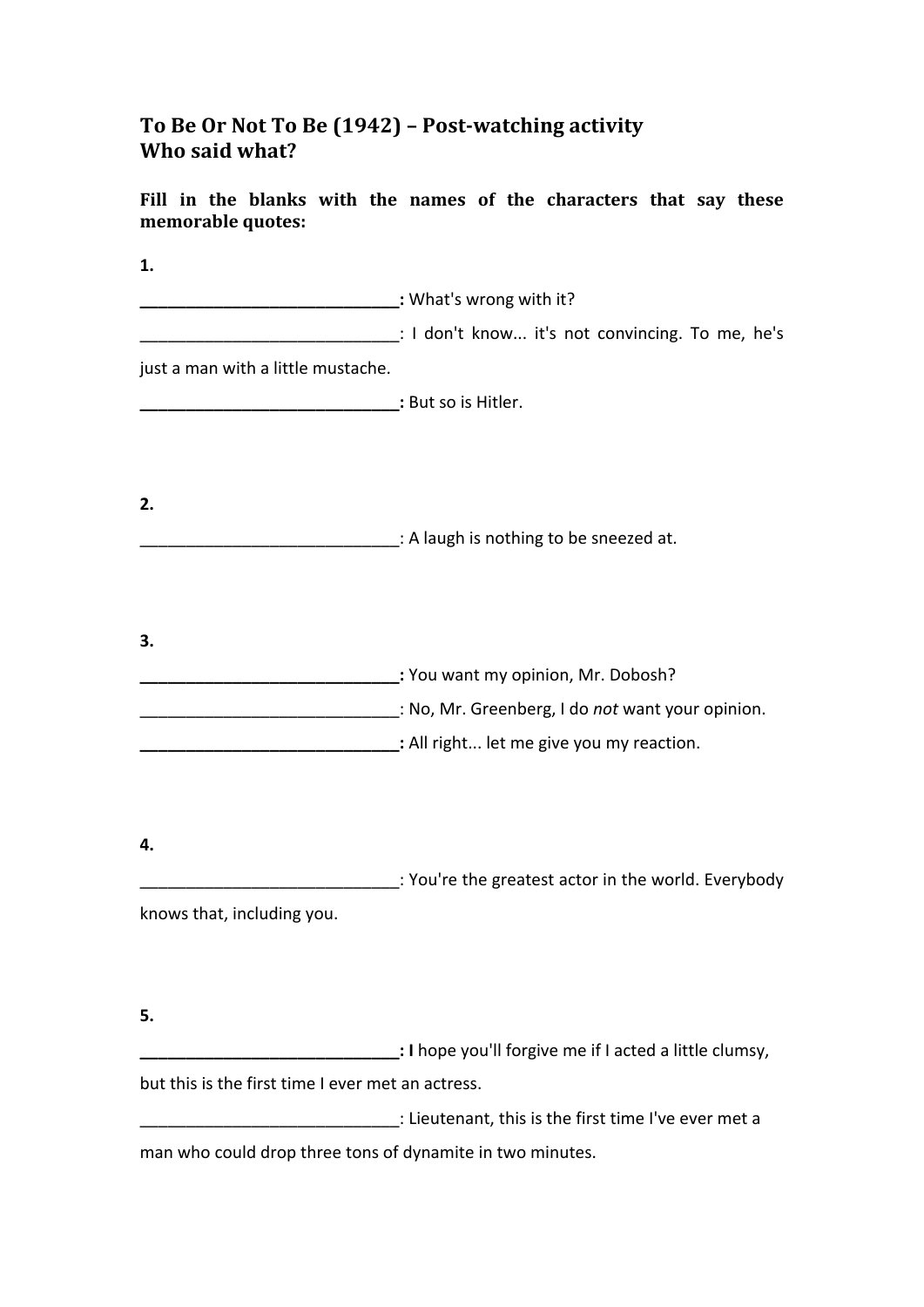| 6.                           |                                                                                             |
|------------------------------|---------------------------------------------------------------------------------------------|
|                              | : What a husband doesn't know won't hurt his                                                |
| wife.                        |                                                                                             |
| 7.                           |                                                                                             |
|                              | : It's becoming ridiculous the way you grab                                                 |
|                              | attention. Whenever I start to tell a story, you finish it. If I go on a diet, you lose the |
|                              | weight. If I have a cold, you cough. And if we should ever have a baby, I'm not so          |
| sure I'd be the mother.      |                                                                                             |
|                              | : I'm satisfied to be the father.                                                           |
|                              |                                                                                             |
| 8.                           |                                                                                             |
|                              | : Well, Colonel, all I can say is you can't have                                            |
| your cake and shoot it, too. |                                                                                             |
|                              |                                                                                             |
| 9.                           |                                                                                             |
|                              | : They named a brandy after Napoleon, they made                                             |
|                              | a herring out of Bismarck, and the Fuhrer is going to end up as a piece of cheese!          |
| 10.                          |                                                                                             |
|                              | : If I shouldn't come back, I forgive you what                                              |
|                              | happened between you and Sobinski. But if I come back, it's a different matter.             |
|                              |                                                                                             |
| 11.                          |                                                                                             |
|                              | : Shall we drink to a blitzkrieg?                                                           |

**\_\_\_\_\_\_\_\_\_\_\_\_:** I prefer a slow encirclement.